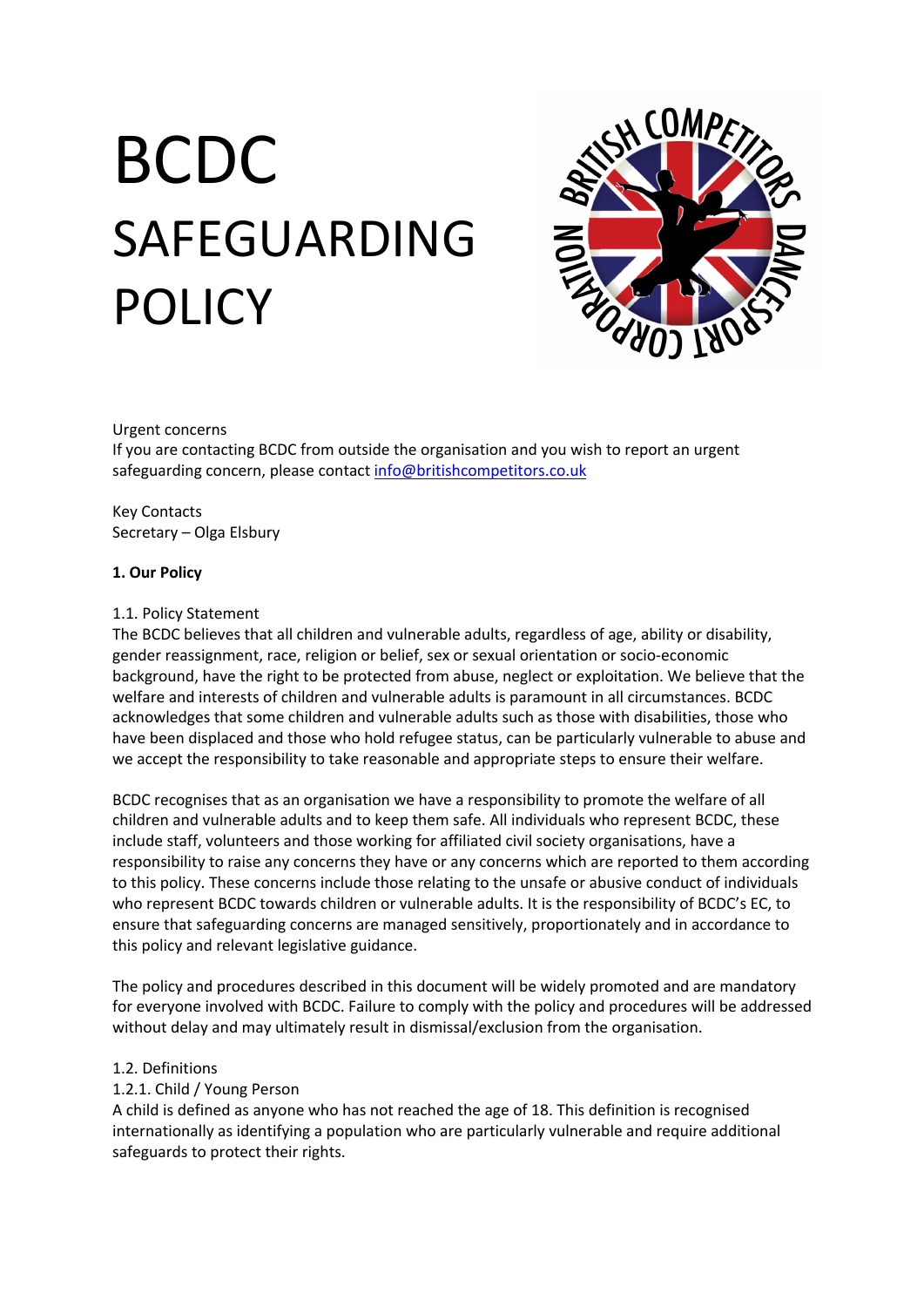# 1.2.2. Vulnerable Adults / Adults at Risk

An adult at risk is "any person aged 18 years and over who is or may be in need of community care services by reason of mental health issues, learning or physical disability, sensory impairment, or unable to protect themselves due to age or illness and who may be unable to take care of themselves or unable to protect themselves against significant harm or serious exploitation". (Department for Health and Social Care, UK: 'No Secrets: Guidance on Protecting Vulnerable Adults in Care')

Since 2005, the range of adults considered to be at risk has been widened to include people encountering domestic abuse, substance misusers and asylum seekers.

An adult at risk of abuse or neglect is defined as someone who has needs for care and support, who is experiencing, or at risk of, abuse or neglect and as a result of their care needs is unable to protect themselves.

Safeguarding vulnerable adults is defined in the Care and support statutory guidance issued under the Care Act 2014 as:

- protecting the rights of adults to live in safety, free from abuse and neglect.
- people and organisations working together to prevent and stop both the risks and experience of abuse or neglect.
- people and organisations making sure that the adult's wellbeing is promoted including, where appropriate, taking fully into account their views, wishes, feelings and beliefs in deciding on any action.
- recognising that adults sometimes have complex interpersonal relationships and may be ambivalent or unclear about their personal circumstances and therefore potential risks to their safety or well-being.

# 1.2.3. Safeguarding

Safeguarding children is the process of protecting children and vulnerable adults from abuse or neglect and impairment of their health and development, ensuring they are living in circumstances consistent with the provision of safe and effective care.

Safeguarding adults at risk is the process of protecting adults from abuse or neglect, enabling adults to maintain control over their lives and make informed choices without coercion. It involves empowering adults at risk, consulting them before taking action. If someone lacks the capacity to make a decision, or their mental health poses a risk to their own or someone else's safety, any action taken should always being his or her best interests.

# 1.2.4 Mental Capacity

For the purposes of Safeguarding Adults, mental capacity is an individual's ability to:

- Understand the implications of their situation and risk to themselves.
- Take action themselves to prevent abuse.
- Participate in decision making about interventions involving them.
- All individuals should be supported to participate to the fullest extent possible in decision making about interventions involving them, be they life changing events or everyday matters.

# 1.2.5 Types of Abuse

Abuse is a form of maltreatment of a child/vulnerable adult. Somebody may abuse or neglect a child/vulnerable adult by inflicting harm, or by failing to act to prevent harm. Abuse may be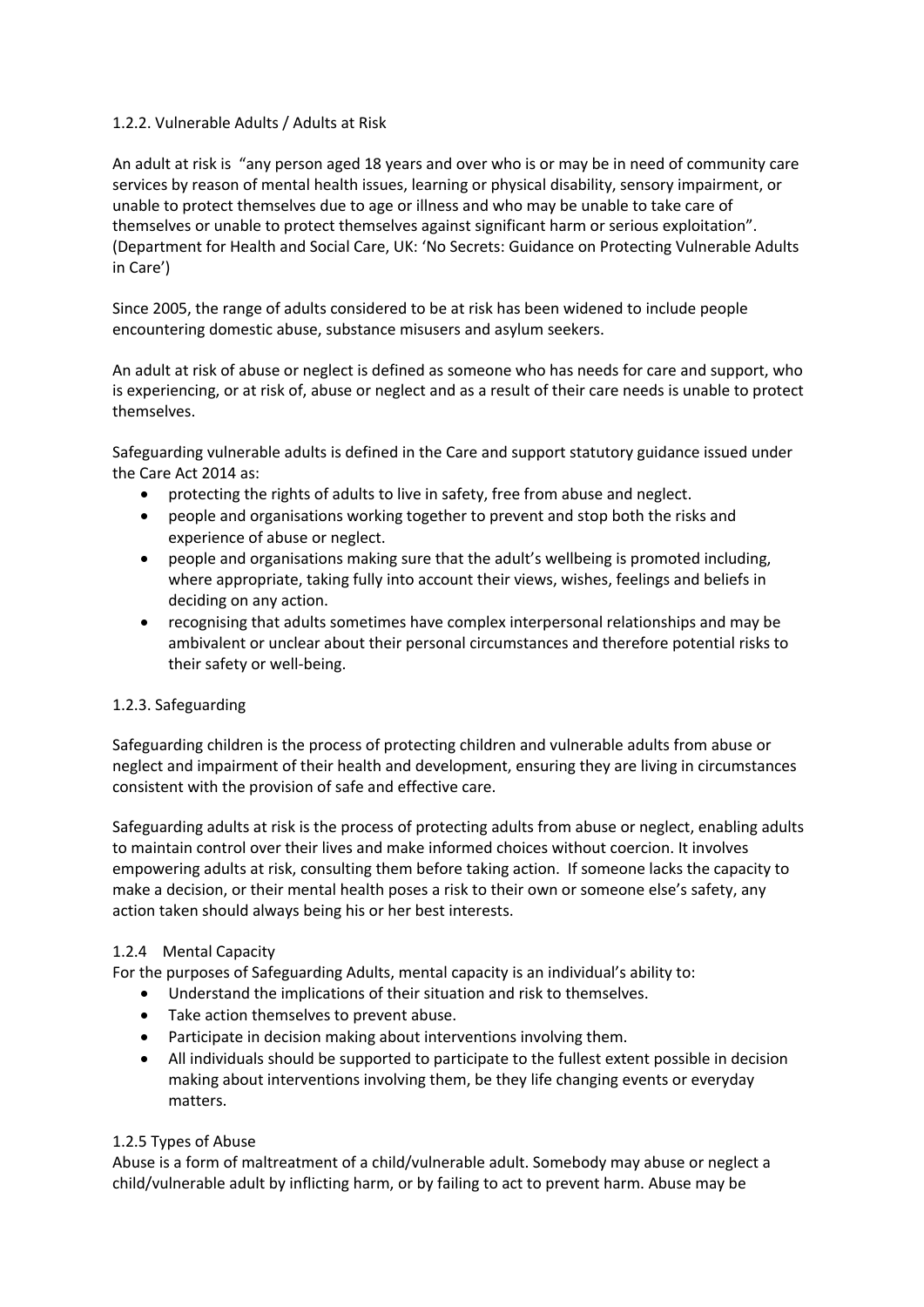perpetrated by anybody. Perpetrators of abuse can be family members, other children and vulnerable adults or professionals. This includes those who work for BCDC as either an employee, volunteer or on behalf of BCDC for a civil society organisation. Offences are committed by females as well as males.

BCDC recognises that abuse may take many forms including, but not limited to:

- Physical Abuse. Physical abuse may involve hitting, shaking, throwing, poisoning, burning or scalding, drowning, suffocating, or otherwise causing physical harm.
- Emotional Abuse. Emotional abuse is the ongoing emotional maltreatment of someone. It may involve conveying to someone that they are worthless or unloved.
- Sexual Abuse. Sexual abuse is when a person is forced or manipulated to take part in sexual activities when they do not or cannot fully consent to them. This does not have to include activities where people touch one another, it can involve for example, forcing someone to watch sexual content or take naked pictures of themselves.
- Neglect. Neglect happens when a person needs someone else to help take care of them. Neglect is when that person is not looked after properly. Children need people to look after them until they become adults and some adults need somebody to care for them if they have a disability or are unwell.
- Exploitation. Exploitation is when somebody or a group of people take advantage of the power, they have over someone to get them to do things. Exploitation happens when one person or group has more power than another person or group. The person or group abuse their power to get those with less power to do things they might, in other circumstances, not agree to do.

BCDC recognises that abuse, neglect and other safeguarding issues are not always standalone events that can be covered by one definition or label. It is possible that if a child or vulnerable adult is experiencing abuse, their experiences may fit into more than one of these categories.

It is recognised that BCDC operates with communities where staff and volunteers may command greater control or have greater access to resources when compared to beneficiaries. This power imbalance can be used to exploit beneficiaries. Exploitation of beneficiaries is a form of abuse which should always be raised as a safeguarding concern. BCDC have a zero-tolerance approach to the exploitation of beneficiaries by their staff and volunteers.

# **2. Applicability**

This policy applies to all staff, committee members and volunteers of BCDC irrespective of their role or contract type and any person or organisation working on our behalf. Affiliated civil society organisations are expected to meet minimum similar standards as those outlined in this document, and have these reflected in their own policies and procedures. A risk assessment of the safeguarding policies within these organisations must be completed to ensure they meet these standards. A copy of this risk assessment can be found at Appendix 2.

#### **3. Responsibilities**

BCDC believes that the responsibility for safeguarding is shared by everyone working and volunteering with us, but with a clear leadership and accountability structure running through the organisation.

● Executive Committee: reviews and approves the Safeguarding Policy annually meeting and the responsibility for safeguarding will reside with the Secretary.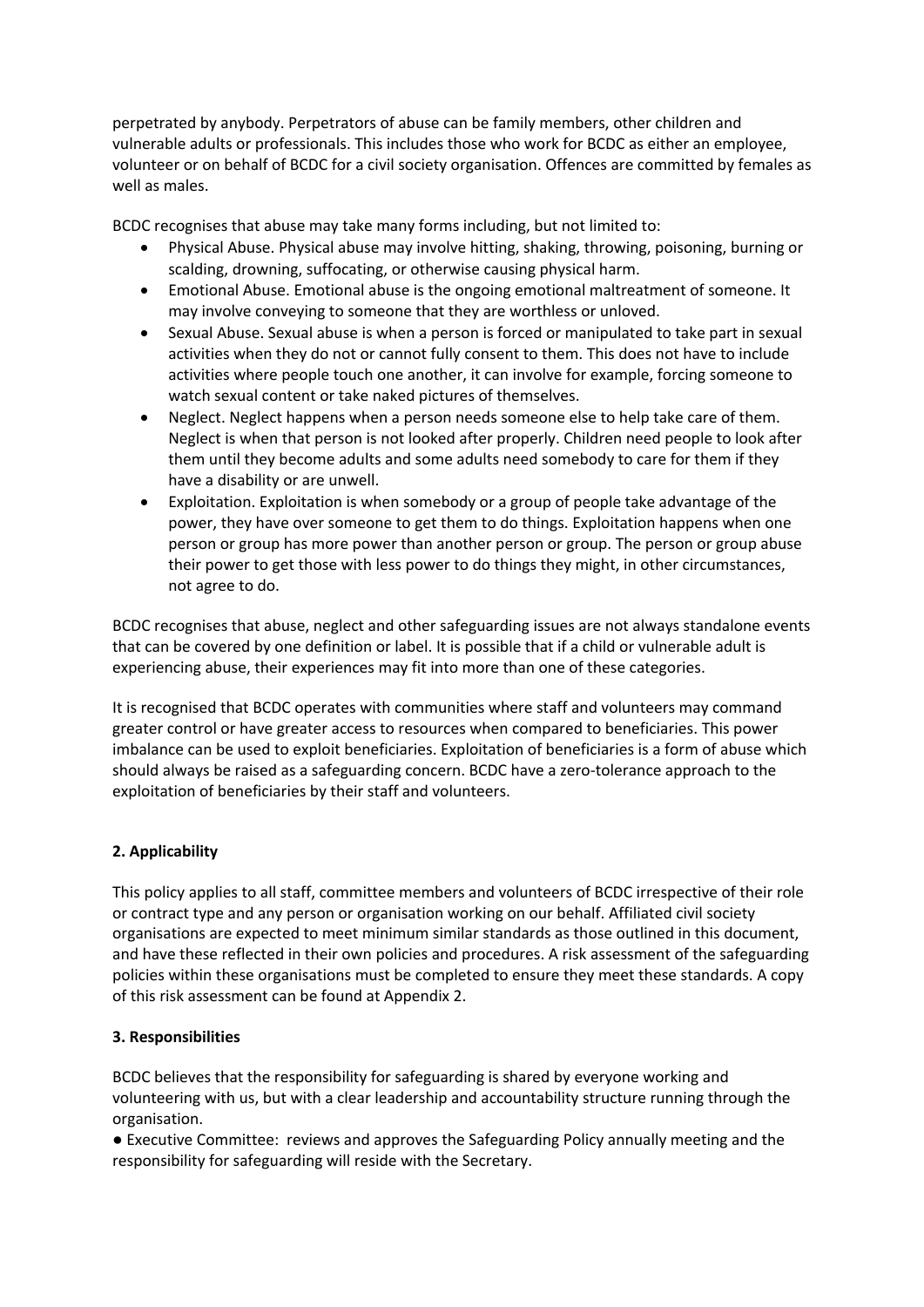● All staff (core, temporary, contracted and volunteers): are responsible for ensuring that the welfare of participants remains paramount in all that we do. Raise concerns as they arise and follow the BCDC constitution.

# **4. Managing Concerns and Disclosures**

All concerns and allegations will be taken seriously and investigated thoroughly. BCDC recognises that whilst some incidents and allegations will require the support and / or intervention of external agencies, others may be supported through existing internal support mechanisms.

## 4.1. Procedure

The procedure for raising safeguarding concerns is as follows:

## 4.1.1 Reporting by Beneficiaries

If a beneficiary is concerned about their own welfare or that of another beneficiary there are multiple methods of reporting. They can raise their concern:

- To a member of staff or volunteer who they are working with
- By email to info@britishcompetitors.co.uk

## 4.1.2 Reporting by Staff or Volunteers

If a member or staff or volunteer has a concern about the welfare of a beneficiary, they must:

- Consider the immediate safety and welfare of the child/vulnerable person
- Not investigate or question the child/vulnerable person.
- Only ask questions to get enough information to understand the complaint (e.g. 'who, what, where, when' questions, but not 'why' questions). Keep calm and act normally; do not say or show that you are shocked.
- Never agree to keep a secret. If a child/vulnerable person is in danger you will have to inform others.
- Not directly challenge related adults or children about your concerns.
- Record all the details that support your suspicion. Within 24 hours report your concern

# 4.4. Information Sharing and Confidentiality

Data protection legislation is not a barrier to sharing reasonable safeguarding concerns. Those representing BCDC as staff or volunteers cannot keep confidences when they involve concerns about a child or vulnerable adult. Any information offered in confidence to BCDC staff or volunteers, relating to risks or concerns about a child or vulnerable adult, should be received on the basis that it will have to be shared with the relevant person or people in authority.

#### 4.1.4 Internal Response

Within 72 hours of receiving a complaint or concern, BCDC will acknowledge receipt of the concern and initiate the procedures for safeguarding children and vulnerable adults. An email should be sent to the complainant acknowledging the complaint as soon as possible. BCDC must refer suspected cases of abuse to local statutory authorities where possible. Confidentiality must be maintained throughout the complaints process by all staff and witnesses. Staff members who breach confidentiality will be subject to disciplinary action. In some cases, such breaches constitute breaking the law.

#### **5. Learning, Monitoring and Review**

BCDC will continually review and evaluate its Safeguarding practice. We will evaluate, analysing safeguarding data and trends, and identifying any key areas for improvement and headlines.